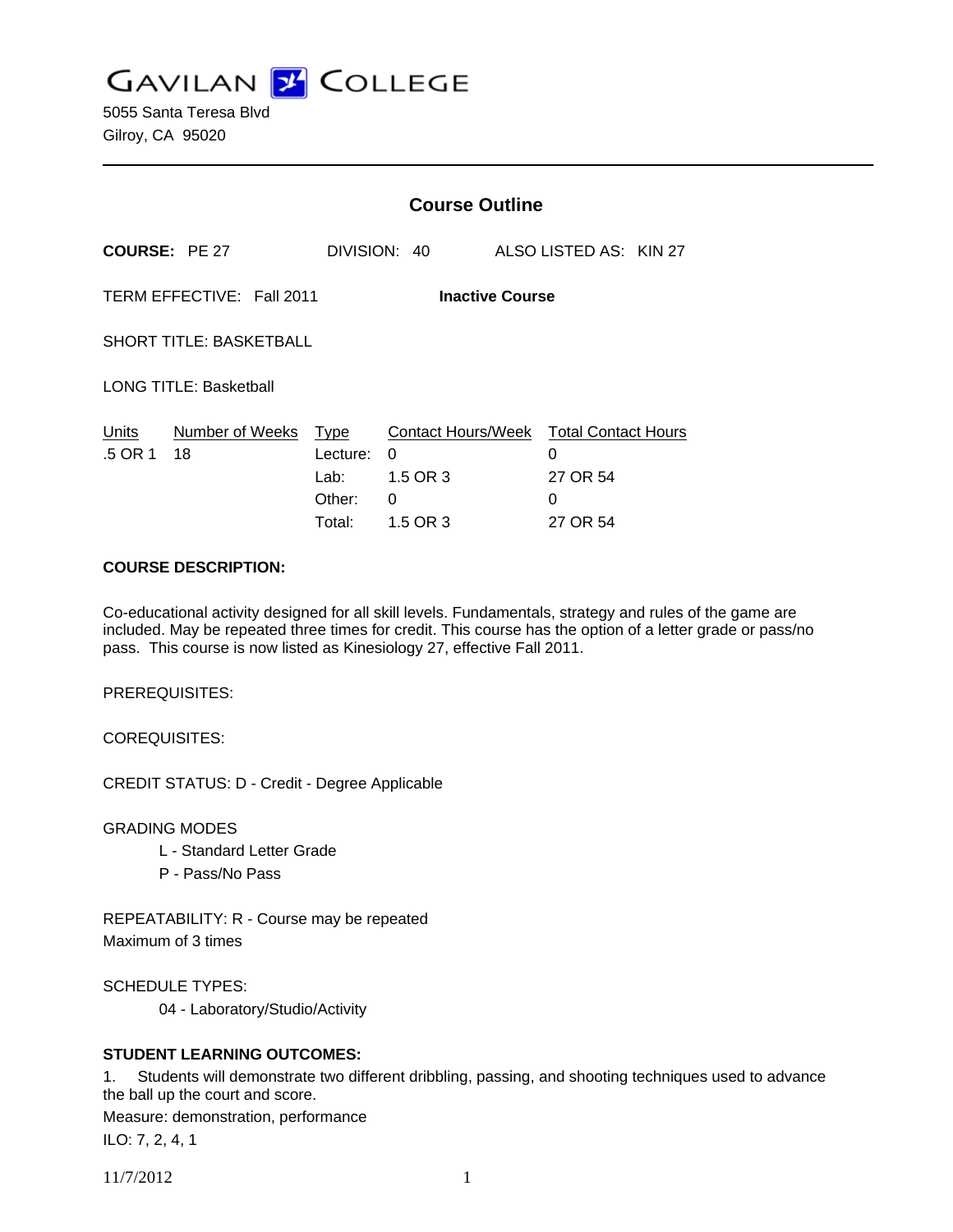# GE-LO: E1

2. Students will explain the difference between a player to player defense and a zone defense.

Measure: performance, class discussion

ILO: 7, 1, 2, 4

GE-LO: A1, A2

3. Students will describe the general strategies and rules involved in the game of basketball.

Measure: written exam, oral exam, discussion

ILO: 2, 7, 1

# **CONTENT, STUDENT PERFORMANCE OBJECTIVES, OUT-OF-CLASS ASSIGNMENTS**

Inactive Course: 11/08/2010

This course is now listed as Kinesiology 27, effective Fall 2011.

Curriculum Approval Date: 02/23/2009

4.5 - 9 Hours

Course description, overview, and methods of evaluation. Discuss the fundamental skills, basic rules, and concepts of the game of basketball. Introduce stretching and warm-up exercises appropriate for basketball. Discuss the importance of proper warm-up and lead students in warm-up running and stretching exercises at the beginning of each class. Explain and demonstrate the different ways of dribbling the ball up the court utilizing each hand. This would include cross-over, stop and go, and reverse spin type of manuevers. Describe and practice the most common types of passes in basketball such as the chest, bounce, hook, two-hand overhead, and baseball pass. Introduce the jump stop and stride stop and the different types of pivots involved in basketball, such as the left and right reverse pivots and the right and left front pivots. Provide opportunities for students to practice these skills by incorporating dribbling, stopping, pivoting, and passing skills into one drill.

SPO: At least two types of dribbling, passing, stopping, and pivoting methods will be demonstrated by the student. They will explain when and why these skills would be used.

#### 4.5 - 9 Hours

Warm-up running and stretching exercises. Introduce the proper shooting technique, starting with the footwork and ending with the correct follow through. Practice the right and left handed lay-up, the reverse lay-up, the bank shot, the set shot, and the jump shot. Incorporating fun shooting games like "21", "Aroundthe-World", "Knockout", and "HORSE" can be used to practice shooting techniques. Utilize multi-purpose drills such as the three-person weave, 3 on 2, and 2 on 1 which will allow students to develop their dribbling, passing, and shooting skills. Introduce the concepts of player to player defense. As appropriate discuss the rules of the game.

SPO: The student will demonstrate both a right handed and a left handed lay-up as well as a set shot and a jump shot. They will utilize their shooting, passing, and dribbling skills during class activities.

## 4.5 - 9 Hours

Warm-up running and stretching exercises. Explain, demonstrate, and allow students to practice low post moves such as the power drop step move to the baseline and the center of the key and jump shots and hooks off these moves. The up and under low post move from both sides of the key can also be included. Introduce 1 on 1 offensive moves from the wing, baseline, and top of the key positions. Opportunities to practice these moves against a defender will be provided. Teach screening and introduce the pick and roll in 2 on 2 play. Discuss the rules of the game as they apply to screening and picks and rolls. Skill tests on dribbling, passing, and shooting the basketball.

SPO: The student will describe and demonstrate the pick and roll and setting a screen. They will demonstrate two different offensive moves from the wing, baseline, and top of the key. The student will explain the rules that govern a screen and a pick and roll. Skill testing will be completed by the student.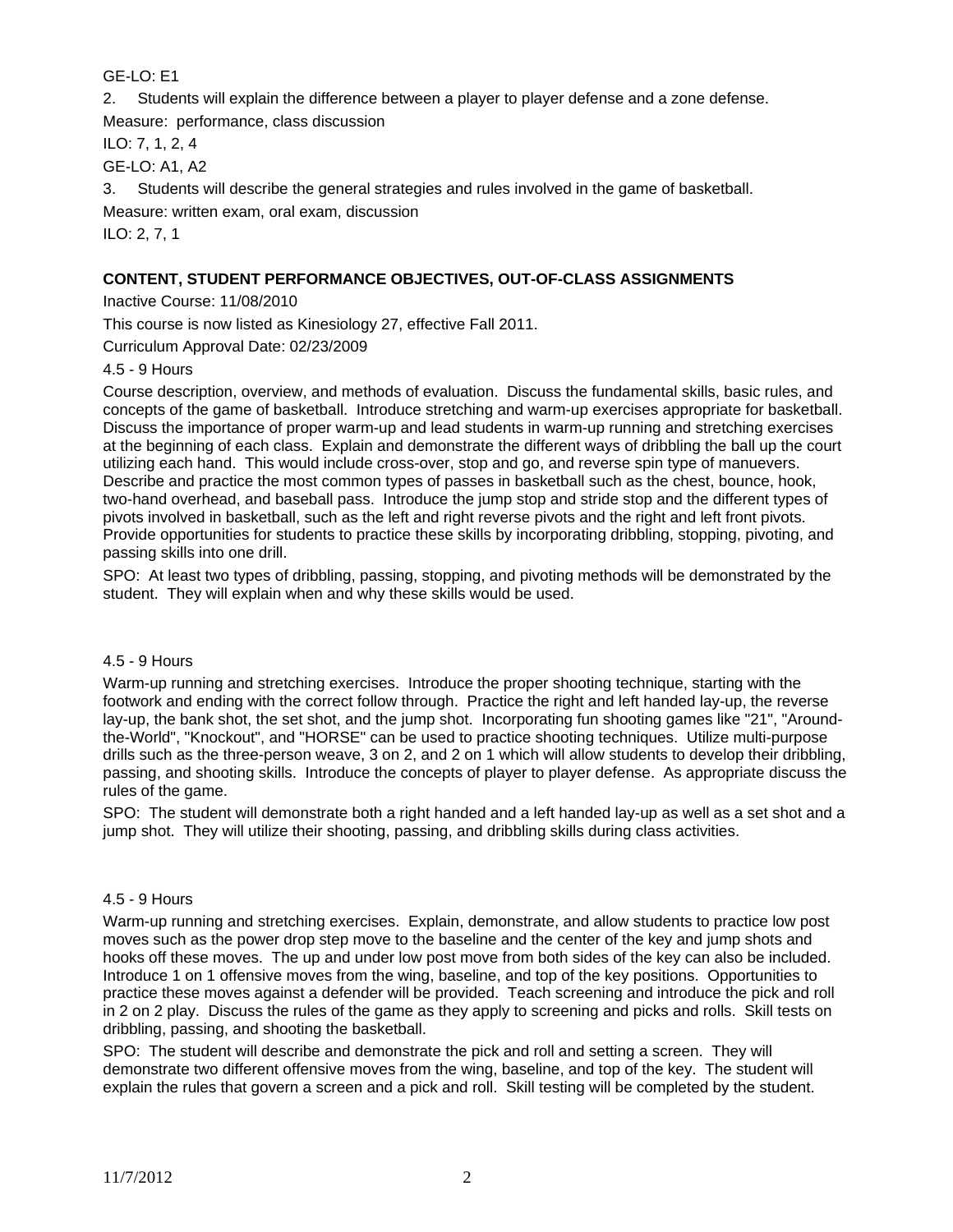### 6 - 12 Hours

Warm-up running and stretching exercises. Explain and demonstrate proper blocking out and rebounding techniques. Pratice opportunities will be provided, incorporating offensive players vs. the defense. Introduce students to the concepts and theories behind fastbreak basketball. Incorporate the 3 on 1, 3 on 2, and 2 on 1 fastbreak drills into the lessons. This will allow students to practice all the skills learned to date. Introduce students to the various cuts and screens imployed in 3 on 3 half court games. Teach defenders the concepts of sliding through and fighting over the top of screens and switching offensive players when a very good screen is set. As necessary, discuss the rules of the game. Divide into three player teams and provide opportunites for students to practice these skills.

SPO: The correct blocking out and rebounding techniques will be demonstrated. Students will participate in various fastbreak drills where they will demonstrate all the skills learned to date. Cuts and screens and how to defend against them will be discussed and demonstrated.

### 6 - 12 Hours

Warm-up running, stretching exercises, and fastbreak drills. Introduce the concepts, strategies, and theories behind playing zone defenses, such as the 2-3, 1-2-2, 1-3-1, and 3-2. Discuss and demonstrate proper positioning and rebounding responsibilities. Divide students into five person teams and have both teams play various zone defenses while playing full court. Provide practice opportunities for students to incorporate all the skills leaned into half court and full court game play. This may include a variety of tournaments.

SPO: Students will explain and demonstrate the defensive responsibilities of each defender within the zone. They will participate in game play where they will demonstrate all the skills presented in class.

2 Hours Final.

Students who repeat the class will have the opportunity to improve their technique. Skills or proficiencies are enhanced by supervised repetiton and practice within class periods.

## **METHODS OF INSTRUCTION:**

Lecture, demonstration, video, and guided practice.

## **METHODS OF EVALUATION:**

The types of writing assignments required: None The problem-solving assignments required: None The types of skill demonstrations required: Performance exams The types of objective examinations used in the course: Multiple choice True/False Matching items **Completion** Other category: Other: Requires student participation The basis for assigning students grades in the course: Writing assignments: 0% - 0%